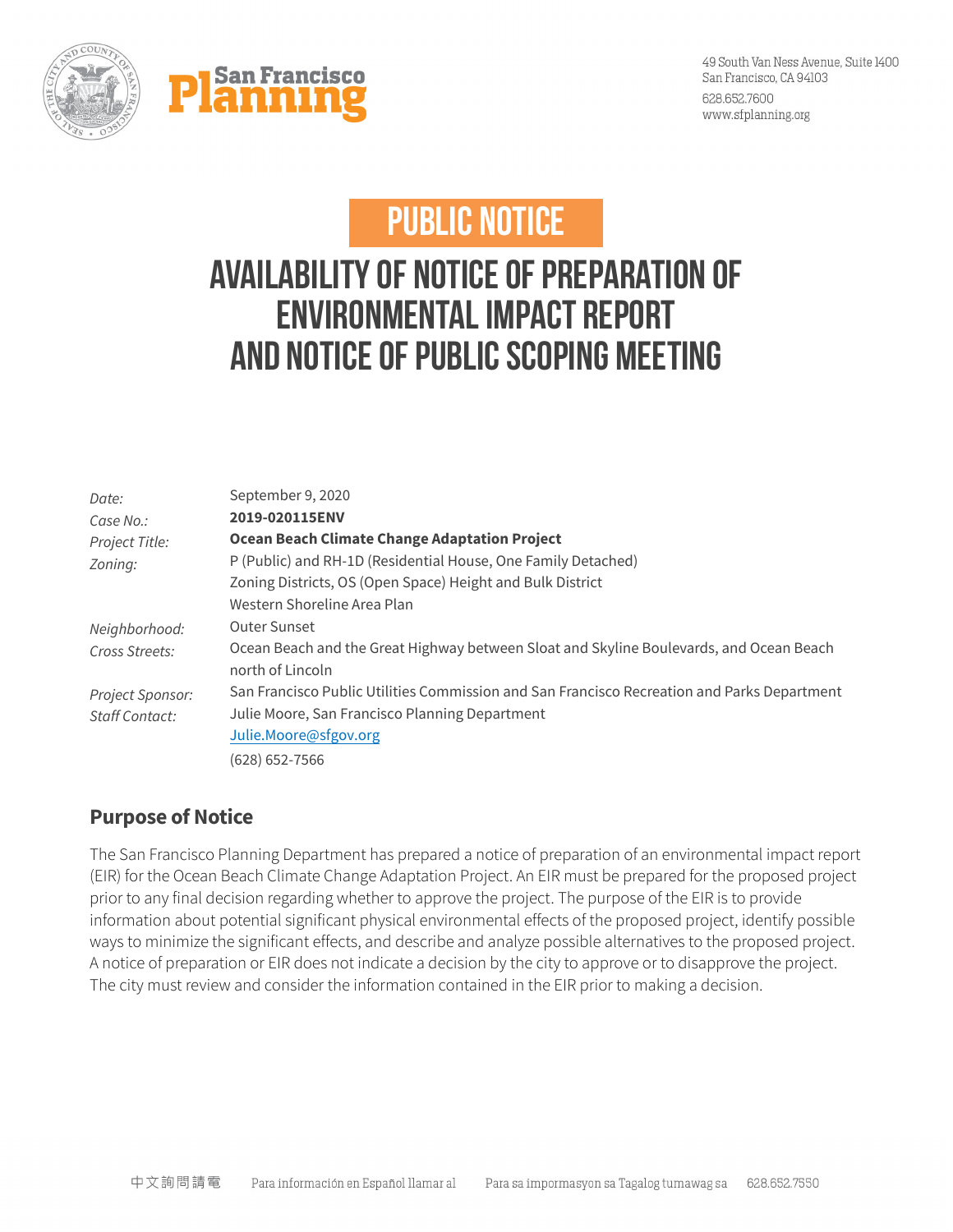You may participate in the public process concerning the project's environmental effects by:

- Contacting Julie Moore via email, phone, or by mail; OR
- Attending a virtual public scoping meeting on Wednesday, September 30, 2020 at 6:00 p.m. by Zoom conference or telephone. You can register for the meeting via the online platform link at http://bit.ly/oceanbeachscoping or join by phone, using the following phone number: 877-853-5247 (Meeting I.D. 828 5908 1146). To request a language interpreter, please contact Candace SooHoo at 628-652-7550 at least 72 hours in advance of the meeting to help ensure availability.

The notice of preparation, scoping meeting presentation, and virtual scoping meeting instructions are available here: sfplanning.org/sfceqadocs. You may also request a CD or paper copy of the NOP by contacting Julie Moore.

### **Project Description**

The City and County of San Francisco (the city) proposes a coastal adaptation and sea level rise resiliency project to improve the portion of Ocean Beach from Sloat Boulevard to Fort Funston known as "South Ocean Beach." The proposed Ocean Beach Climate Change Adaptation Project ("project") would address shoreline erosion, severe coastal storm and wave hazards, and sea level rise which threaten city infrastructure, coastal access and recreational facilities, and public safety. The project is a collaborative, multi-agency initiative involving the San Francisco Public Utilities Commission (SFPUC), San Francisco Recreation and Parks, San Francisco Public Works, San Francisco Municipal Transportation Agency (SFMTA), the Federal Highway Administration, and the National Park Service. Major project components include: (1) permanently closing the Great Highway between Sloat and Skyline boulevards, and reconfiguring affected intersections and San Francisco Zoo parking access; (2) removing pavement, rock and sandbag revetments, and rubble and debris from the beach, and recontouring the bluff and planting dune vegetation; (3) improving public access, maintaining coastal parking and continuing to provide restroom facilities; (4) installing a buried wall to protect existing sewer infrastructure from shoreline erosion; and (5) long-term beach nourishment (sand replenishment).

Ocean Beach comprises a 4½-mile stretch of sandy beach that forms the western boundary of San Francisco. The beach and bluff at South Ocean Beach are subject to severe erosion from coastal storms and waves. Since the 1990s, the city has responded to the erosion challenges by implementing a series of both hard shoreline armoring (e.g., rock and rubble revetments) and soft shoreline protection measures (e.g., beach nourishment and sandbag revetments). In the intervening period, the city has also undertaken planning initiatives aimed at developing a long-term strategy for managing the South Ocean Beach shoreline. Notably, the city partially funded and participated in the preparation of the 2012 Ocean Beach Master Plan. Led by the San Francisco Bay Area Planning and Urban Research Association (SPUR), the master planning process brought together community members, agency representatives, and other stakeholders to develop a sustainable long-term vision for Ocean Beach, addressing public access, environmental protection, and infrastructure needs in the context of erosion and climate-related sea level rise. The terms of a 2014 legal settlement agreement and a 2015 California Coastal Commission permit establish timelines for developing and implementing a long-term solution to shoreline management at South Ocean Beach. The project aims to preserve and enhance public access, coastal recreation, and scenic resources at South Ocean Beach, while protecting critical wastewater system infrastructure from damage due to coastal hazards.